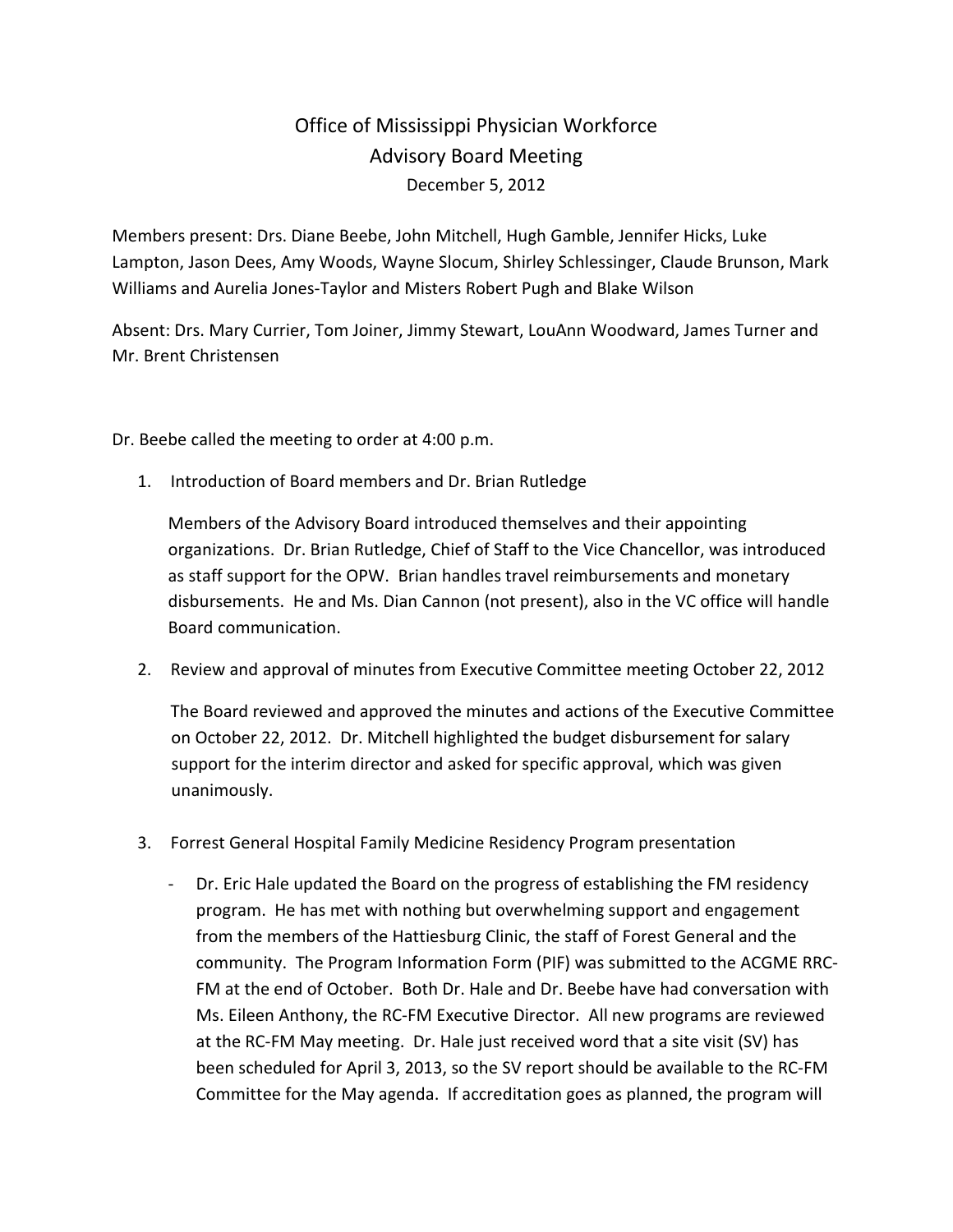be available to participate in the 2014 ERAS resident Match process and have entering PGY-1's in July 1014. This would coincide with the first graduating class of students from Wm. Carey School of Osteopathic Medicine from which they hope to attract top candidates, as well as from UMMC and surrounding state medical schools. Dr. Beebe will continue to work with Dr. Hale to prepare for the site visit. The only curricular concerns shared by Dr. Hale are in the areas of pediatrics and OB.

- Mr. Bill Oliver presented program financials. He expressed deep gratitude to the Board for the prior allocation of \$665,250 in August, 2012. Actual Expenses as of 9/30/12 were \$164,313; projected expenses by 9/39/12 are \$719,650 for a total spent of 1,483,963. Projected expenses by 9/30/14 are an additional \$680,000. There will be no program reimbursement from Medicare until the start of residency training 7/1/14 (estimated). The expenses are itemized on the handout given to each Board member in attendance. Mr. Oliver requests of the Board:
	- 1) Additional funds up to the \$1 Million from the funds already allocated to the OPW from the legislature for the additional projected expenses. He would request that these funds, if approved, be transferred to Forrest General after the May RRC-FM meeting and knowledge of accreditation action.
	- 2) Support toward legislative efforts to achieve additional funds, in the amount of \$1 Million, that would be allocated to Forrest General in the 2013-2014 year for the ongoing expenses. These allocations, if approved at that time by the Board, could be in quarterly disbursements.
- 4. Director Search Update and Discussion
- Dr. Beebe shared the initial Director "ad" and position responsibilities statement that was sent to all organizations with appointed members to the Board. MOMA, MS Chapter of ACP and MAFP have agreed to distribute these documents to their members. MSMA has posted it on their on-line job bank at no cost.
- Dr. Mitchell and Dr. Beebe advised the Board that after much discussion and consideration, the Executive Committee had approved contracting with Korn/Ferry for the Director Search.
- Mr. Arnie Sherrin, and Mr. Michael Mathis, Senior Client Partners from Korn/Ferry International facilitated discussion with the Board regarding the ideal profile for candidates for the position. They had met immediately prior to the Board meeting with Dr. Keeton and with Drs. Mitchell and Gamble and had other meetings on the morning following with Dr. Beebe, Mr. Wilson and Dr. Hicks. Other Board members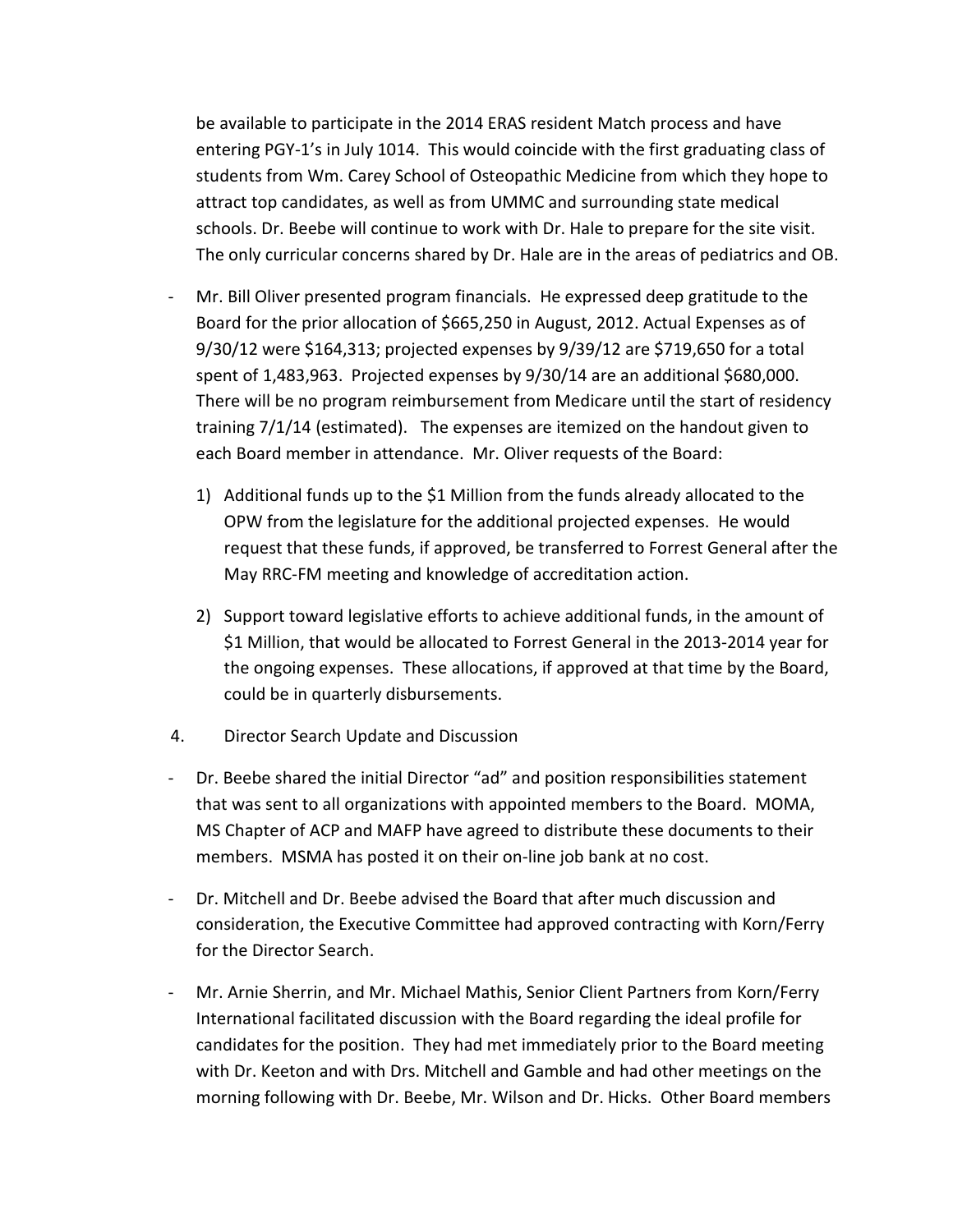were offered to meet with them after the Advisory Board meeting if desired. There was great consistency in the feedback from Board members.

- All candidates will be vetted through Korn/Ferry, but, the representatives emphasized the need for involvement by the Board members to seek qualified and interested applicants and refer.
- Mr. Sherrin and Mr. Mathis will revise the Director position responsibilities statement and discuss with Dr. Beebe the process for vetting and interviewing candidates.
- 5. Mission and Goals Review

Dr. Mitchell presented revised Mission and Vision statements and goals for review by the Board. These will be posted on the OPW website, a screenshot of which was included in the member packet and members were encouraged to view and provide feedback. It was noted that these goal statements will be a living document with revisions as appropriate as the Office develops.

- 6. Budget Review
- Dr. Beebe went over the 2012 and 2013 budget projections for the Office, noting that in 2013, extremely conservative estimates put office operational expenses at \$427,185. It was her recommendation that the amount requested from the legislature in the coming session be increases from the \$500,000 for office operations, particularly not knowing the salary level of the person to be hired as Director.
- After some discussion, the Board voted to request a total of \$2.5 Million from the legislature during the upcoming legislative session. Dr. Claude Brunson will work with MSMA to coordinate lobbying efforts. Generally, this would support \$1 M for further Forrest General Residency Program support, \$750,000 for office operations and \$1.2 M for support of additional programs, residencies and even positions at UMMC where other GME funding is lacking. Dr. Beebe will work on a budget with justification.
- On a motion from Dr. Shirley Schlessinger that was appropriately seconded, the Board voted unanimously to approve the additional funding of \$334,750 to Forrest General Hospital for support of the Family Medicine Residency Program.
- 7. Press Release Info